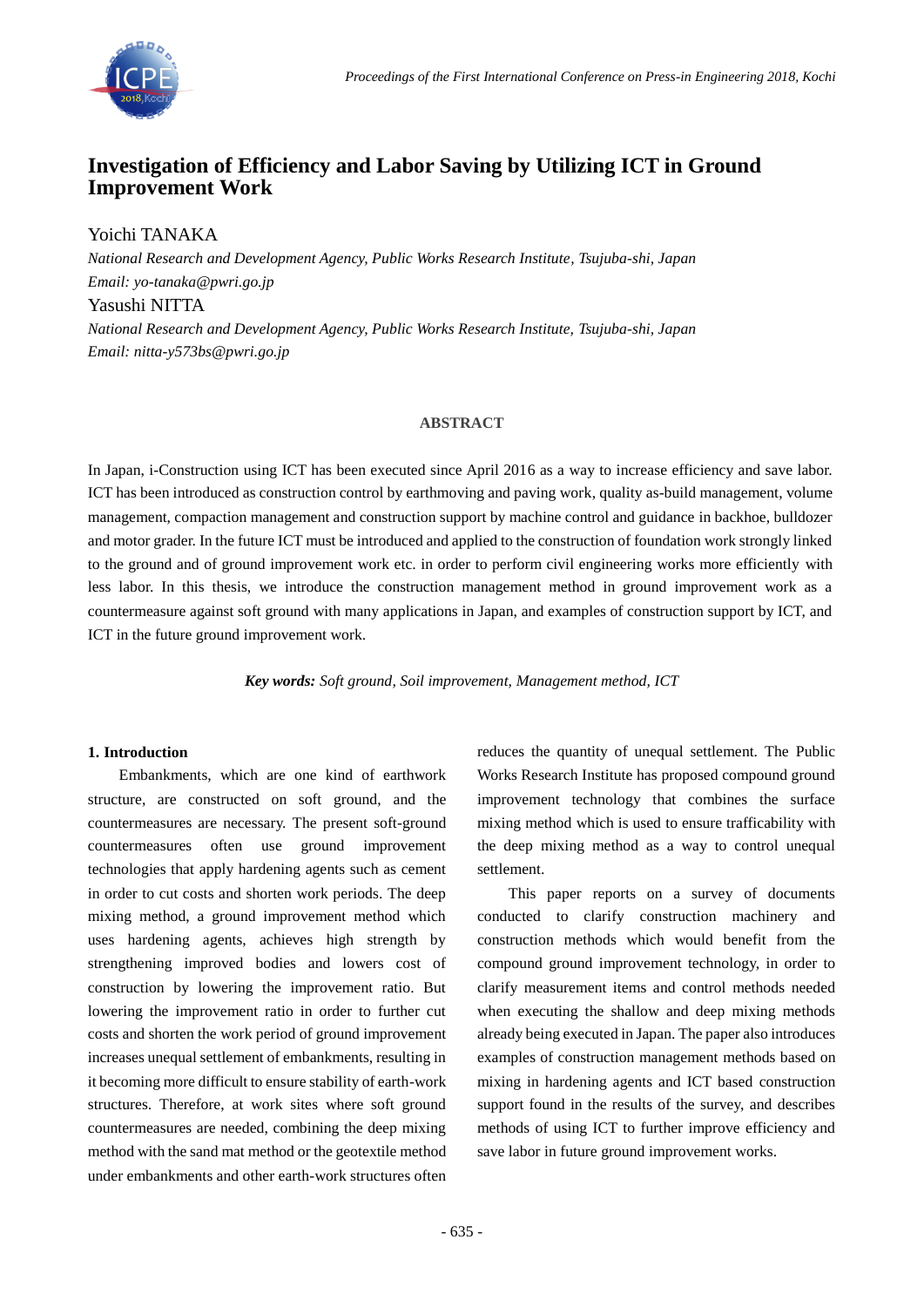### **2. Ground improvement technology**

Many methods of executing ground improvement technology have been developed to achieve various required effects. In recent years, many consolidation methods using hardening agents to cut costs and shorten work periods in addition to achieving total settlement reduction effects have been adopted. The deep mixing method, which is one consolidation method, is often adopted as a soft ground countermeasure in anticipation of it providing secondary effects in addition to the total settlement reduction effect. Compound ground improvement technologies presumably reduce unequal settlement of embankment structures by combining the surface mixing method with the deep mixing method.

Present technologies related to the deep mixing method and the surface mixing method which are now in use, and to the medium mixing method which is executed at depths between the depths where these 2 methods are executed were surveyed. **Fig. 1** is a schematic diagram showing differences between the construction depths of these three mixing methods.

The deep mixing method is a technology used to build improved bodies by stirring a hardening agent with or spraying a hardening agent onto in-situ ground. Mixing methods are categorized as mechanical mixing using mixing blades, as spray mixing which sprays a hardening agent, and the mechanical mixing plus spray mixing method which combines the former two methods. The spray mixing method basically uses a slurry type hardening agent, but mechanical mixing can also use powder type hardening agents. The improved body shape is columnar, but is also executed as pile improvement or block improvement. So mechanical mixing or spray pipes are often executed as double or triple methods in order for the improved columns to overlap, and the construction depth is generally down to about 50 m.

The surface mixing method is executed in order to improve trafficability. Mixing methods are categorized as the in-situ mixing method which is mixing in in-situ ground, and the removal mixing method, which is transporting materials from in-situ ground, mixing it, then returning it to the site. Hardening agents are slurry and powder, similarly to the deep mixing method. The powder method is executed by mixing in the powder with a stabilizer or back-hoe bucket mixer. The slurry method



**Fig. 1** Differences between various mixing methods based on construction depth

| Table 1. |  |  | Number of technologies surveyed |
|----------|--|--|---------------------------------|
|          |  |  |                                 |

| <b>Method categories</b> | <b>Method types</b>              | Number of<br>technologi<br>es |
|--------------------------|----------------------------------|-------------------------------|
|                          | Mechanical mixing method         | 33                            |
| Deep mixing method       | Spray mixing method              | 31                            |
|                          | Mechanical mixing + spray method | 18                            |
| Surface mixing method    | Mechanical mixing method         | 13                            |
|                          | Mechanical mixing method         | 24                            |
| Medium mixing method     | Mechanical mixing + spray method |                               |

**Table 2.** Construction machines and improvement depths

|                                |                                | <b>Number</b><br>of | <b>Improved depth</b><br>(m) |      |
|--------------------------------|--------------------------------|---------------------|------------------------------|------|
| Method categories              | <b>Base machines</b>           | technolo<br>gies    | Min.                         | Max. |
| Deep mixing                    | Boring machine<br>(stationary) | 36                  | 20                           | 80   |
| method                         | Pile driver                    | 28                  | 22                           | 55   |
| Surface mixing<br>method       | <b>Backhoe</b>                 | 8                   | 1.8                          | 5    |
| <b>Medium mixing</b><br>method | <b>Backhoe</b>                 | 10                  | 4                            | 13   |

means mixing by a rotary or trencher installed mainly on backhoes.

The medium mixing method is a technology that deepens the construction depth of the surface mixing method by extending the component that supports the trencher or rotor. There is also a technology that combines a spray mixing technology that is executed by the deep mixing method and which is a hybrid of the shallow mixing method and deep mixing method.

Three methods now used as mixing method technologies were abstracted as 120 technologies and surveyed and categorized based on the surveyed documents. **Table 1** shows the surveyed technologies by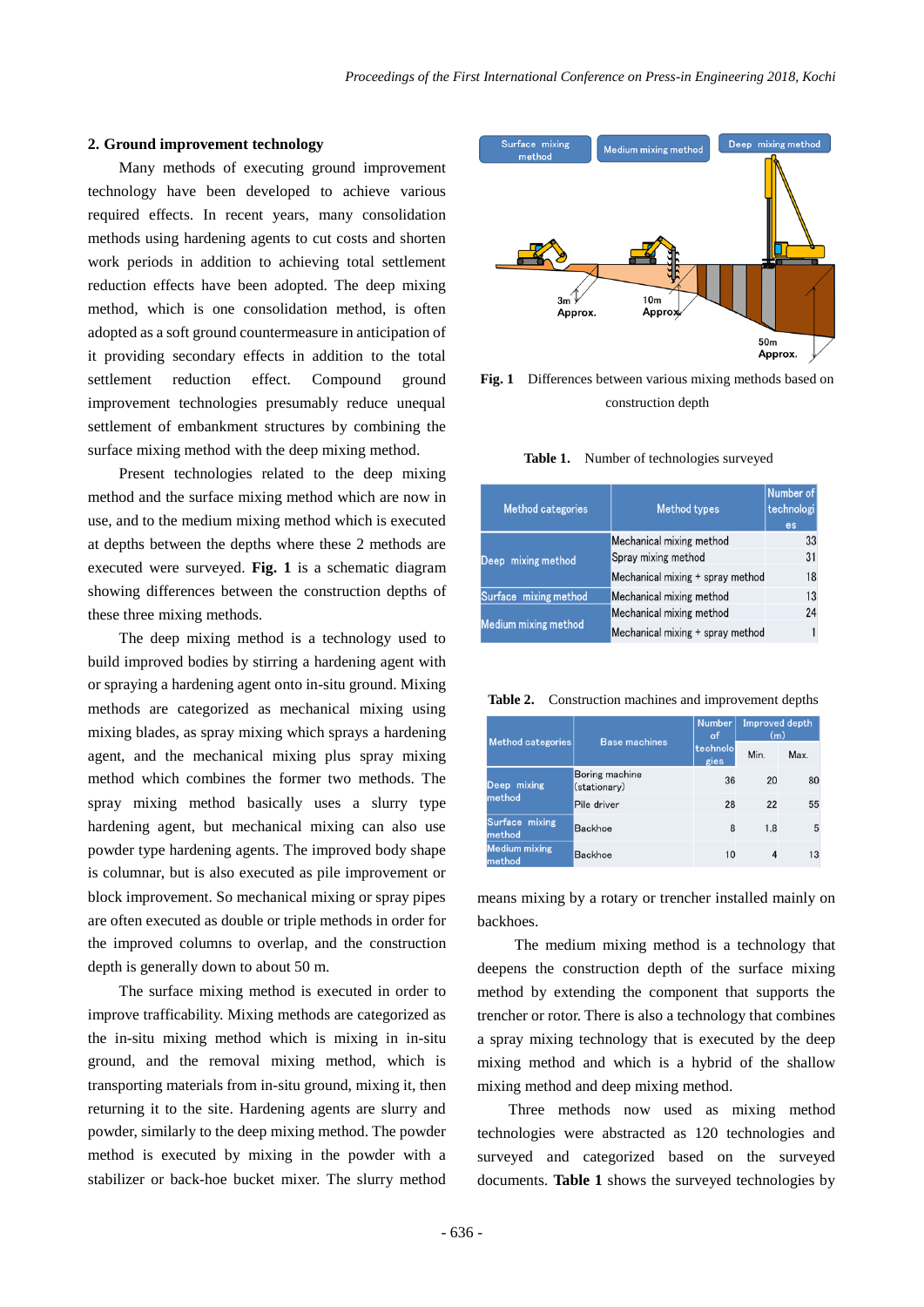method. **Table 2** shows the principal construction machines and improvement depths used for each work method. Backhoes have often been used for the surface mixing method and the medium mixing method. The maximum construction depths of construction machines are 22 to 55 m for pile-drivers and 20 to 80 m for boring machines. And the maximum construction depths for surface mixing backhoes are from 1.8 to 15 m, and for medium mixing backhoes are 4 to 13 m. The applicable soils for mixing technologies are sandy soil, gravel, cohesive soil, humous, and sludge. Sandy soil (N<20) and cohesive soil  $(N<4)$  which have low N values can be executed by all the technologies. Humous and sludge can be executed by 60 technologies, which are about half of all technologies, and gravel can be executed by 20 of the technologies.

#### **3. Construction management methods**

Construction management in ground improvement work is executed in conformity with work progress control standards and quality control standards for the ground improvement – consolidation method as powder spray mixing works, high pressure spray mixing works, slurry mixing works, slaked lime pile works in Civil Engineering Work Construction Management Standards Draft announced by the Ministry of Land, Infrastructure, Transport, and Tourism.

Work progress control standards are set with their measurement items as "standard height", "position/interval", "pile diameter", and "depth". Under quality control standards, "strength" of the improved body is set as the result of an unconfined compression test. "Strength" is an item needed to perform particularly strict control to improve soft ground. Quality control standards specify that, "testing is done a total of 3 times—once each at the top, middle, and bottom—of each improved body", requiring that strength be ensured uniformly in each improved body. So construction management is necessary along with elements needed to ensure not only the "strength", but also uniformity of an improved body. Construction management items necessary for construction quality are presumed to be the six items: "standard height", "position/interval", "pile diameter", "depth", "strength, and uniformity". The standard values of work progress control standards are shown in **Table 3**

| Table 3. Standard values of work progress control criteria |  |  |  |  |  |  |  |
|------------------------------------------------------------|--|--|--|--|--|--|--|
|------------------------------------------------------------|--|--|--|--|--|--|--|

| <b>Measurement</b><br>items | <b>Standard values</b> | <b>Measurement criteria</b>                                                                       |
|-----------------------------|------------------------|---------------------------------------------------------------------------------------------------|
| Standard height $\nabla$    | $-50$ mm               | 100/1 location                                                                                    |
| Position/interval           | Within D/4             | Less than 100, 2 locations measured                                                               |
| W                           |                        | At 1 location, four measurements                                                                  |
| Pile diameter D             | Design value or higher |                                                                                                   |
| Depth L                     | Design value or higher | All                                                                                               |
|                             |                        | $L = \ell_1 - \ell_2$<br>£1: depth of tip of improved body<br>£2: depth of crest of improved body |



**Fig. 2** Measurement locations of work progress control items

**Table 4.** Standard values of quality control criteria

| <b>Test items</b>                        | <b>Test method</b> | <b>Standard values</b>                                                                                                                                                                                                                       | <b>Test criteria</b>                                                                                                                                                                                                                                                                                                                                                                                                                 |
|------------------------------------------|--------------------|----------------------------------------------------------------------------------------------------------------------------------------------------------------------------------------------------------------------------------------------|--------------------------------------------------------------------------------------------------------------------------------------------------------------------------------------------------------------------------------------------------------------------------------------------------------------------------------------------------------------------------------------------------------------------------------------|
| <b>Unconfined</b><br>compression<br>test | <b>JIS A 1216</b>  | [1] Test results of each specimen at<br>least 85% of improved ground<br>design strength.<br>[2] Results of 1 test at least<br>improved ground design strength.<br>And 1 test is shown as the average<br>value of test values of 3 specimens. | Less than 500 improved bodies, 3. And<br>every 250 improved bodies above 500<br>bodies. 1 is added. A total of 3 tests--1 top.<br>1 middle, and 1 top bottom-are done on<br>each improved body. But if the design<br>strength varies in one improved body, it is<br>3 times for each design strength.<br>In a case where site conditions, size etc.<br>make it difficult to comply with the above,<br>as instructed by a supervisor. |

and work progress control item measurement locations are shown in **Fig. 2**. And the standard values of quality control standards are shown in Table 4.

#### **4. Construction management items**

Construction management items apply to 80 technologies—the 120 technologies surveyed as ground improvement technologies excluding similar technologies—and items which workers actually control using Construction management devices installed on construction machines were surveyed. Construction management items are categorized as material quantities including speed (m/s), pressure (Pa), time (s), quantity injected (m3) angle (º), and length (m) which are measured values, as confirmation of construction location and grounding as primarily measurement of change of current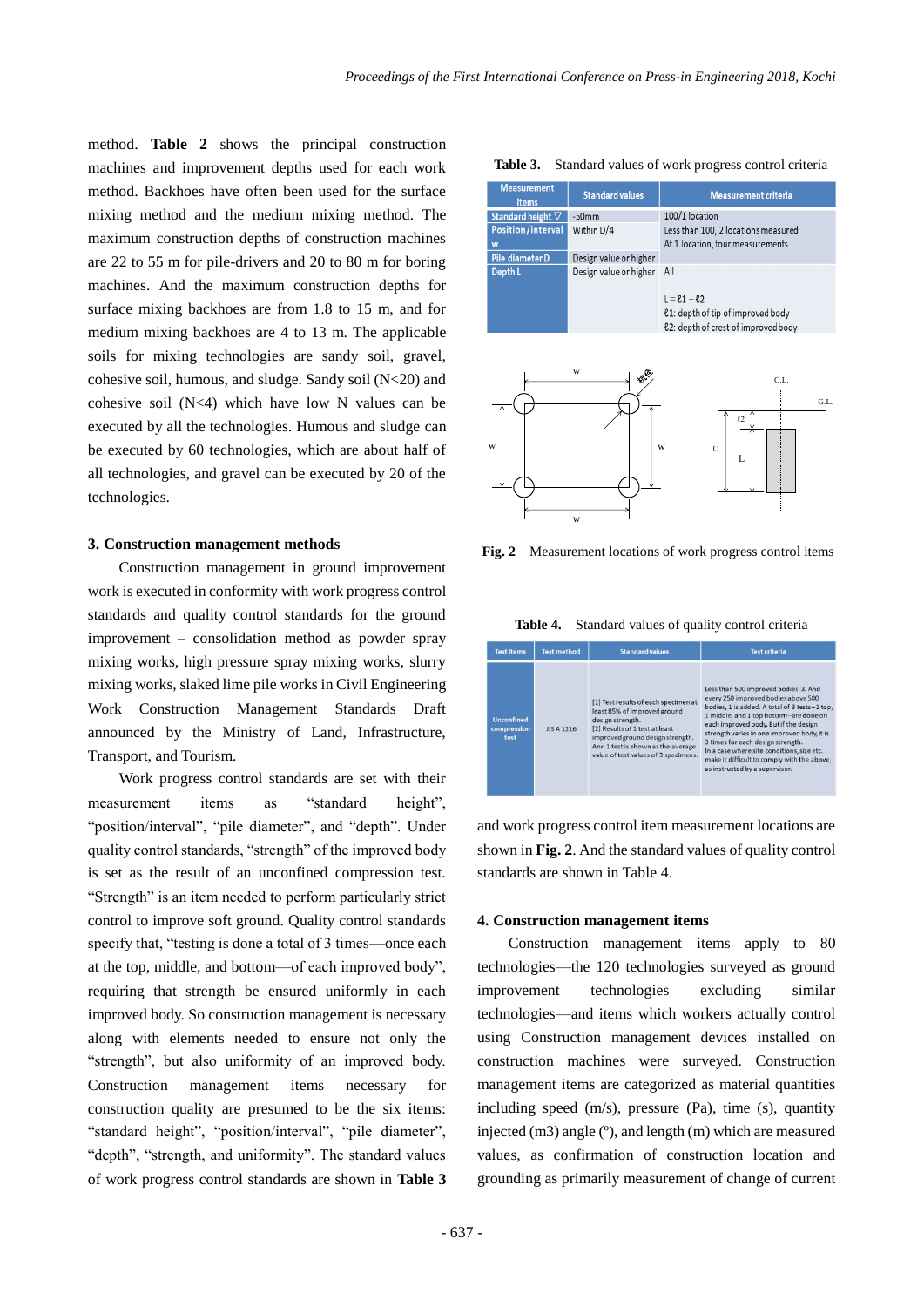| <b>Content of execution control of machines</b> |                                             | Cause-and-effect relationship of execution control items with execution quality                                                                                                                                                                                            | <b>Related</b>             |
|-------------------------------------------------|---------------------------------------------|----------------------------------------------------------------------------------------------------------------------------------------------------------------------------------------------------------------------------------------------------------------------------|----------------------------|
| <b>Type</b>                                     | Execution control items                     |                                                                                                                                                                                                                                                                            | execution quality          |
| <b>Speed</b>                                    |                                             | Insertion speed, pull-up speed, creation speed Controlling insertion, pull-up, and creation so they are within the specified speeds ensures the uniformity of the Uniformity<br>improved body by slurry mixing and improved body mixing.                                   |                            |
|                                                 | Rotation speed                              | Controlling mixer rotation speed so it is the specified speed or higher ensures uniformity of the improved body. Uniformity                                                                                                                                                |                            |
|                                                 | Chain speed<br>Cumulative length of chain   | Controlling the blade cut rotations based on chain speed and cumulative length of chain of the trencher ensures Uniformity<br>uniformity of the improved body.                                                                                                             |                            |
| <b>Pressures</b>                                |                                             | Discharge pressure, super high pressure water By controlling the slurry discharge pressure, super high pressure water pressure and air discharge pressure so Uniformity                                                                                                    |                            |
|                                                 | pressure, air pressure                      | they are at least the specified pressure ensures uniformity of the improved body.                                                                                                                                                                                          |                            |
|                                                 | Pressure in the ground                      | Controlling pressure in the ground regulates and absorbs mud that is discharged, and reduces the impact of Others<br>irregularities of the ground accompanying injection and mud discharge and ground settlement on the state of<br>the ground and surrounding structures. |                            |
| Time                                            | Spraying time, execution time, pull-up time | Controlling the quantity of improving agent that is injected based on injection time and quantity injected per Strength<br>unit of time (liter/min.) ensures the strength of the improved body.                                                                            |                            |
|                                                 | Quantity Total quantity injected            | Controlling the quantity of improving agent (slurry) injected ensures the strength of the improved body.                                                                                                                                                                   | Strength                   |
| <b>injected</b>                                 | Quantity injected per unit of time          | Controlling the quantity of improving agent injected per unit of time ensures the strength of the improved body. Strength                                                                                                                                                  |                            |
|                                                 | Quantity of admixture                       | Controlling the quantity of solidifying agent injected (kg/m3) ensures the strength of the improved body.                                                                                                                                                                  | Strength                   |
|                                                 | Quantity of silica sand injected            | Controlling the quantity of fine aggregate ensures the strength of the improved body.                                                                                                                                                                                      | Strength                   |
|                                                 |                                             | Controlling the quantity of silica sand injected obtains adequate ground excavation energy and ensures pile Pile diameter<br>diameter D of the improved body.                                                                                                              |                            |
| <b>Angles</b>                                   | Verticality                                 | Controlling the verticality of the improved body ensures the standard values of position and interval W in the Position/interval<br>work progress control criteria to the improved body depth.                                                                             |                            |
|                                                 | Oscillation angle                           | The oscillation angle of high pressure spray (spray angle) determines the shape of the improved body (related Position/interval<br>to work progress control)                                                                                                               |                            |
| Length                                          | Insertion depth, creation length            | Measuring the length (depth) of creation of the improved body controls the depth L of work progress control.,                                                                                                                                                              | Depth                      |
| <b>Position</b>                                 | Execution position                          | Measuring the execution position controls the standard hight, position/interval, and depth L of work progress Standard height<br>control.                                                                                                                                  | Position/interval<br>Depth |
|                                                 | Groundin Grounding on bearing stratum       | Controlling current value, torque, and pressure during insertion ensures that the improved body reaches the Strength<br>bearing stratum.                                                                                                                                   |                            |
| <b>Others</b>                                   | Rotation rate/mixer rotations               | By controlling mixer etc. rotation speed ensures uniformity of the improved body.                                                                                                                                                                                          | Uniformity                 |
|                                                 | Air flow rate                               | By controlling the compressed air flow rate so it is at least the specified flow rate ensures uniformity of the Uniformity<br>improved body.                                                                                                                               |                            |

**Table 5.** Cause-and-effect relationships of construction quality with each of the construction management

value of rotating parts and others (rotation rate, mixing frequency, air flow rate). Many ground improvement technologies measure the quantity of hardening agent that is injected or added, the penetration speed, and the rotation speed of mixing blades. And three construction management items are not only used for confirmation during construction, but also saved as construction records. Construction management items are also organized according to the cause-and-effect relationships with 6 items necessary in Construction management standards. **Table 5** shows the cause-and-effect relationships of construction quality with each of the construction management items which have been organized. Measurement data items related to the qualities of improved bodies, "strength" and "uniformity" are relatively numerous, while those related to work progress, "standard height", "position/interval", "pile diameter",

and "depth" are few.

#### **5. ICT based Construction management method**

Construction management devices that are installed on construction machines can use measured construction management items to confirm "depth", "strength" and "uniformity" which are present work progress control and quality control items.

"Standard height", "position/interval", and "pile diameter" other than depth have not been confirmed under construction management items that can be measured by construction management devices that are installed on construction machines. So under present circumstances, these must be confirmed by repeated measurements. And depth can also be measured and verified by controlling the rod penetration status using construction management devices, photographs and so on. In the future, it will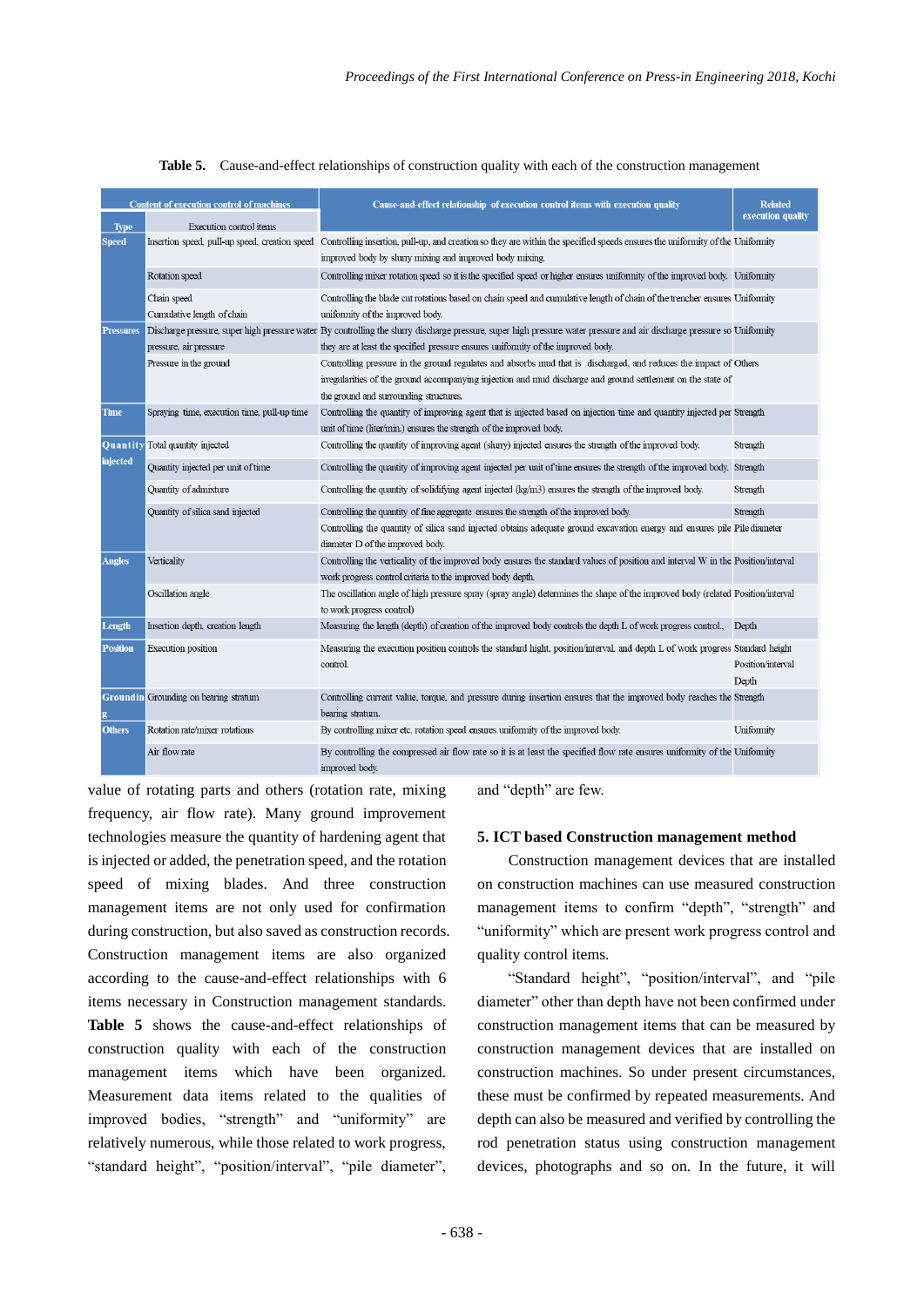presumably be possible to perform construction location and a work progress control by installing measurement devices on construction machines. As this method, it is possible to propose the use of computerized construction devices which are used for machine control or machine guidance. The surface and medium mixing methods mainly use backhoes as the base machine, so it is thought to be possible to achieve work progress control using computerized construction devices.

 Under quality control standards, it is necessary to confirm by again performing unconfirmed compression testing of the improved body that has been built by the construction. As the strength test, only 3 of every 500 improved bodies are tested. It is, therefore, difficult to clarify the state of the entire construction. In the future, it will be possible to estimate the strength of improved bodies that were not strength tested by comparing construction management items which are related to strength with the results of strength testing. And it is also thought that it will be possible to also estimate the state of construction management with regards to "uniformity" which is related to "strength" by comparing data obtained by measurement of the improved bodies tested by unconfirmed compressive testing with measurement data for other improved bodies. Construction management items are the information with an important role in confirming the construction quality of all improved ground, so it is believed that it is necessary to collect measurement data as supervision items.

Among ICT based Construction management methods for ground improvement, three are registered as New Technology Information Systems (NETIS).

The first technology is a system that guides ground improvement machinery to the center of the improved body while executing the deep mixing method. With this technology, a GNSS antenna is installed on the construction machine and the operator sitting in the driver's seat monitors, indicates, and guides the machine to the center of the pile to be executed. Figure 3 shows a sample screen of the guidance system. This technology has only a guidance function, but by measuring the construction location and calculating its relationship with the pile center it can measure the work progress items, "standard height" and "position/interval". Therefore, if a method of measuring "pile diameter" and "depth" were



**Fig. 3** Sample screen of the guidance system



**Fig. 4** Example of three-dimensional visualization

added to it, it could also automate the measurement of work progress.

The second technology is a system that threedimensionally visualizes a series of information from planning deep and medium mixing to construction results. **Fig. 4** shows an example of three-dimensional visualization. Using this system, in addition to the construction location that was measured, the quantity added, the rotation speed, grounding of the bearing stratum (current value) which are measured and collected by Construction management devices, and which were formerly transcribed on paper, are displayed on screen in three dimensions. It is, therefore, possible to visualize the work progress items, or "uniformity" of the state of the work in real time to easily confirm the state of the work. But, this system can only be applied to specified ground improvement methods, so it will be necessary to eventually be able to apply the same method with other ground improvement works.

The third technology is a system that adds a function that visualizes and records construction information to the